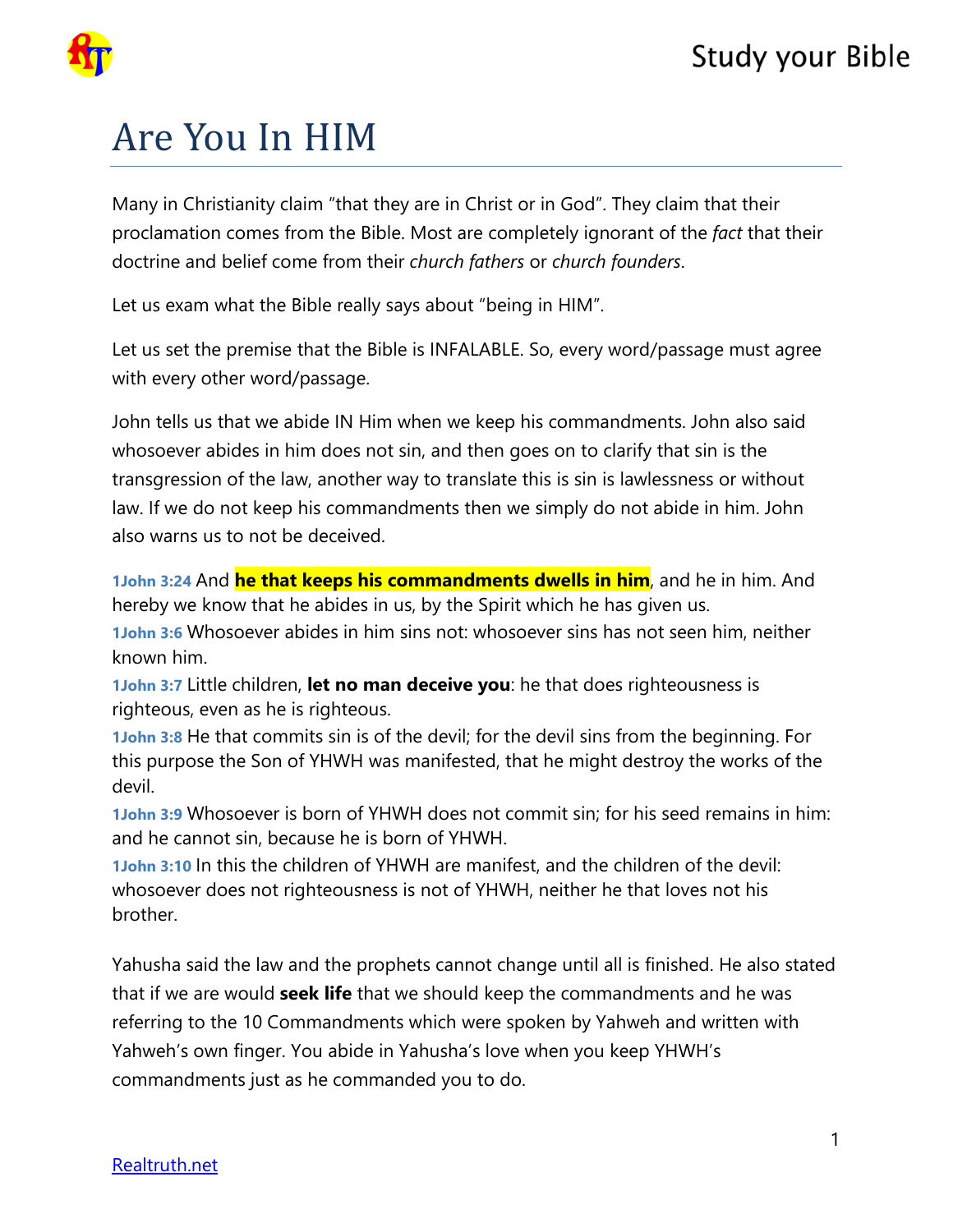**Matt 5:17** Think not that I am come to destroy the law, or the prophets: I am not come to destroy, but to fulfil.

**Matt 5:18** For verily I say unto you, **Till heaven and earth pass, one jot or one tittle shall in no wise pass from the law, till all be fulfilled**.

**Matt 19:17** And he said unto him, Why call you me good? [*there is*] none good but one, [*that is*], YHWH: but **if you will enter into life, keep the commandments**.

**John 15:10** If you keep my commandment, you shall abide in my love; even as I have kept my Father's commandments, and abide in his love.

Paul says:

**1Cor 7:19** Circumcision is nothing, and uncircumcision is nothing, but the **keeping of the commandments of YHWH.**

John also says:

**1John 2:3** And hereby **we do know** that we know him, **if we keep his commandments**. **1John 2:4** He that says, I know him, and **keeps not his commandments, is a liar**, and the truth is not in him.

John tells us how we can KNOW we are in HIM:

**1John 5:2 By this we know** that we love the children of YHWH, **when we love YHWH, and keep his commandments.**

**John 5:3 For this is the love of YHWH, that we keep his commandments**: and his commandments are not grievous.

Finally, the Revelation that YHWH gave to Yahusha tells us WHO the saints are: **Rev 12:17** And the dragon was wroth with the woman, and went to make war with the remnant of her seed, which **keep the commandments of YHWH, and have the testimony of Yahusha the anointed.**

**Rev 14:12** Here is the patience of the saints: here [are] **they that keep the commandments of YHWH, and the faith of Yahusha.**

**Rev 22:14 Blessed [are] they that do his commandments**, that they may have right to the tree of life, and may enter in through the gates into the city.